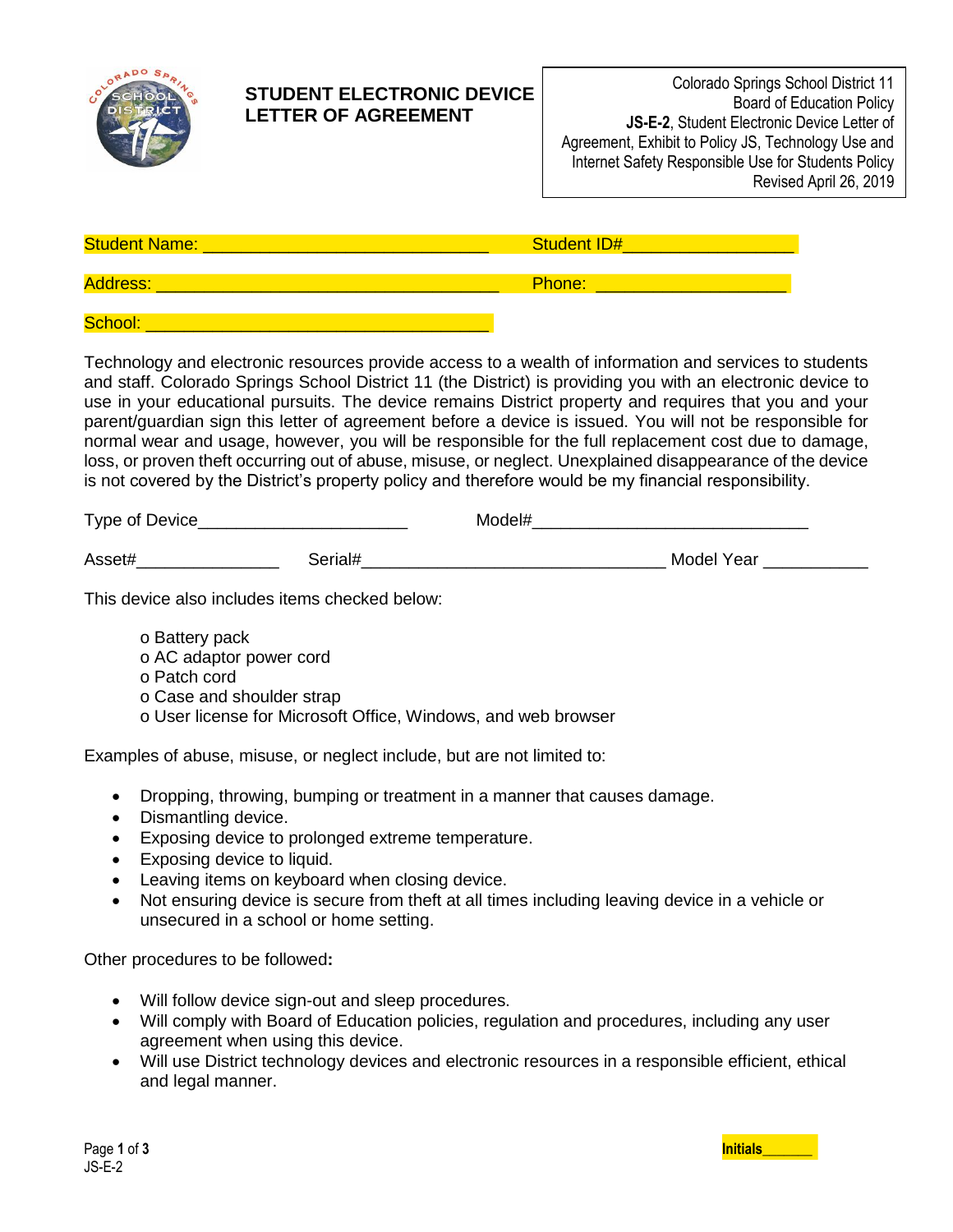- Will immediately report any malfunction to the school library technology staff member and/or District Support Center at 520-2211 as soon as there is a problem.
- Will keep District 11 configuration and software and will not install personal applications, software, games, etc.
- Will only use my assigned device in my educational pursuits in the District.
- Will comply and understand that this device is subject to inspection at any time, including without prior notice.
- Will not mar or mark device including with stickers.
- Will not loan this device to anyone including other students and/or family members.
- Will not conduct personal business activities for personal gain using District resources or devices.
- Will not access or store pornographic or obscene materials on this device.
- If I am no longer a student in the school that issued this device, I understand this device is the property of Colorado Springs School District 11, and I will return it to the originating library technology staff before my last day.

In the event of a loss:

- If this District device is lost, damaged or stolen while assigned to me, I will immediately notify my school library technology staff member and/or Resource Officer (if my school has one).
- I also agree to notify the appropriate police agency and provide District Security and Risk Management with the police report if device is stolen or lost.
- I understand that I am responsible for reasonable replacement costs if there is damage, loss, or theft and will reimburse the District for the loss within 30 business days.
- I may choose to file a claim under my personal homeowner or auto insurance coverage to reimburse the District or I will reimburse the District directly for the loss within 30 business days.
- I understand the replacement costs for this District device will be determined by the District Technology Services staff. (Student initials) \_\_\_\_\_\_ (Date) \_\_\_\_\_\_\_ Parent/Guardian (initials)<br>example to the contract of the Cate)  $(Date)$
- I understand that failure to comply with this procedure may result in disciplinary action.

From time to time, the District has and will adopt policies, regulations, rules, guidelines and other guidance regarding a student's use of electronic devices. The student and parent/guardian, by signing this Agreement, affirm that the student and parent/guardian have had an opportunity to study the District's current technology use materials (t**he JS series of policies, regulations and exhibits as well as the Student Code of Conduct**) and have had an opportunity to ask any questions related to such materials. The District believes in staff use of technology to deliver instruction, enhance productivity and model appropriate use for other staff and students. The student and parent/guardian acknowledge that the student will receive training regarding use of appropriate educational usage of devices and Internet**.** Electronic devices will often include a camera that will permit the student and teacher to see video of each other in order to allow the student to better communicate with the student's teacher through video conferencing. The student and parent/guardian also acknowledge that, because the District does not currently have the technological ability to limit use of such equipment for educational purposes, there are certain risks of misuse of the equipment, and this agreement imposes additional responsibilities on the student and parent/guardian to protect against such misuse.

## Student Commitments:

By signing below, the student agrees to comply with all requirements of the District's technology use materials (**the JS series**), including without limitation requirements that: